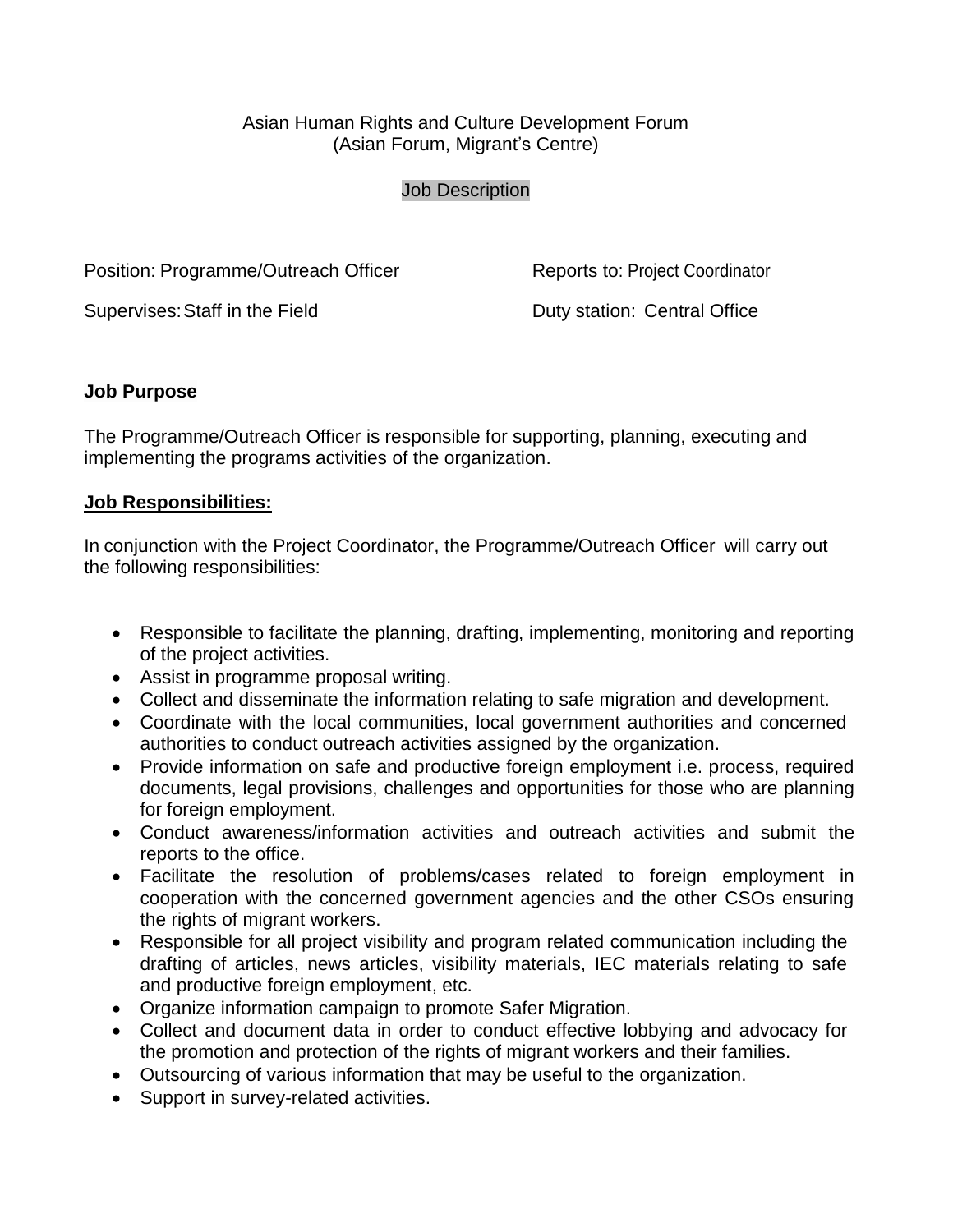- Prepare the draft report of case studies, success stories, learnings and challenges.
- Monitor and prepare the report of program-related information activities.
- Collect and disseminate organization-related information.
- Liaise with partner organizations, government authorities, clients and other stakeholders for the achievement of organizational goals.
- Share information about the sites, project and other related information.
- Provide the information of legal provisions and remedy who have been supposed to be victimized in the course of foreign employment
- Represent organization in the seminars and workshops when assigned.
- Monitor information activities & outreach activities and submit the report to the office.
- Coordinate with the communities, local government authorities and concern authorities for the organization of outreach activities as assigned by the organization.
- Support and assist in conducting various programs and activities.
- Any other tasks assigned by Program Director.

# **Qualifications:**

#### *Education:*

University degree in a related field.

## **Experience:**

1 or more years of progressive experience in an INGO/NGO or other organization.

# *Knowledge, skills and abilities:*

- The Programme Officer/Outreach Officer must have good time management, multitasking and stress management skills to be able to ensure that tasks get completed on time.
- Good team work and leadership skills are essential in order to motivate different groups of people to fulfill their responsibilities within a given time frame.
- Knowledge of current challenges and opportunities relating to the mission of the organization.
- Knowledge of information management, data management and presentation skills.

# *Proficiency in the use of computers for:*

- MS Office
- E-mail
- Internet

# *Personal characteristics:*

The Programme Officer/Outreach Officer should demonstrate competence in some or all of the following:

 Adaptability: Demonstrate a willingness to be flexible, versatile and/or tolerant in a changing work environment while maintaining effectiveness and efficiency.